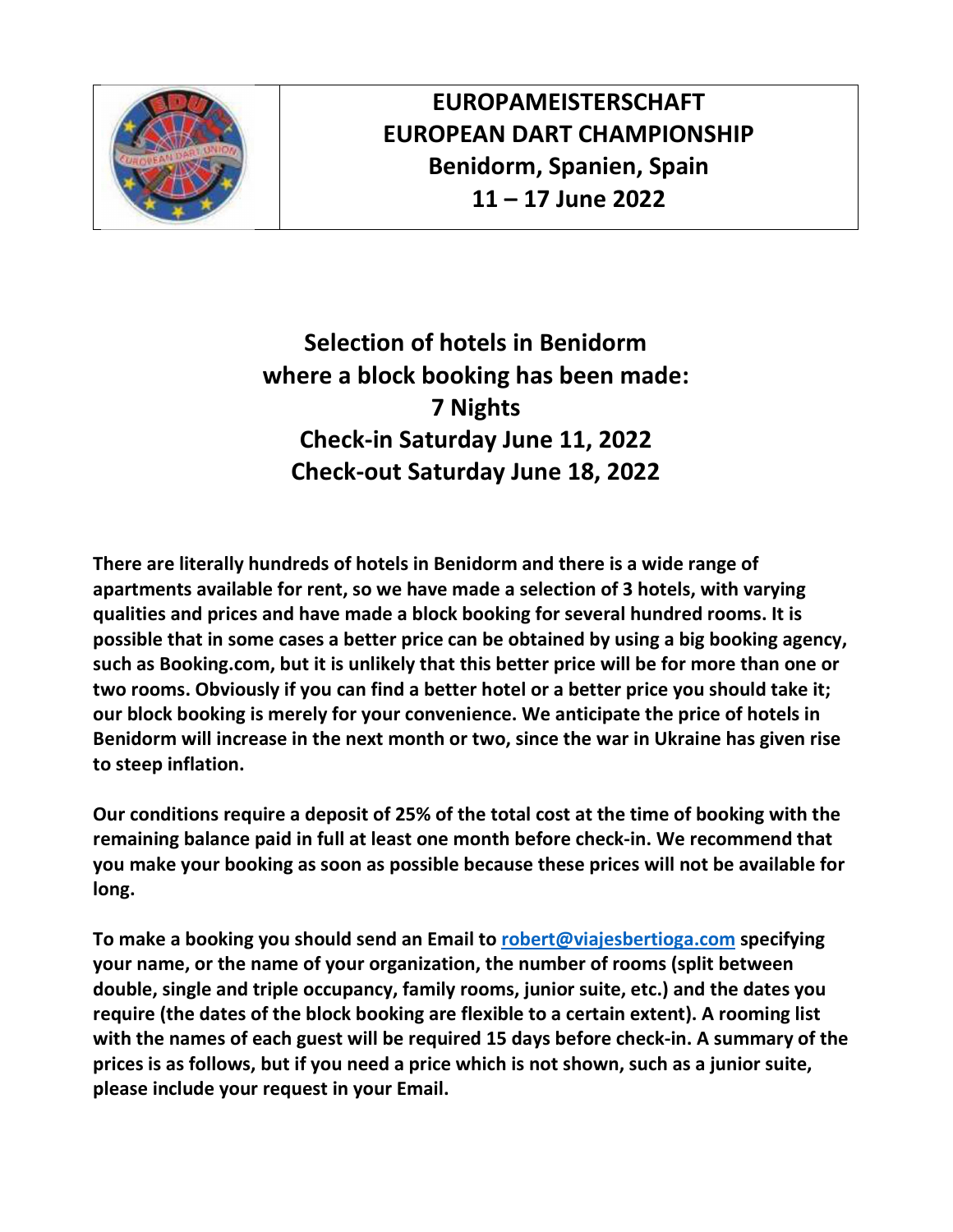## **Hotel Levante Club & Spa**, **\*\*\*\***

Av. Dr. Severo Ochoa, 3, 03503 Benidorm



# Distance from tournament hall  $\hat{\pi}$  2,1 Km Distance from Beach 1,2 Km Private Spanish hotel group, **Adults Only (> 16 years)**  Outdoor swimming pool Complete Spa area of more than 500 square metres

## **Price per person per night in double room, including breakfast 63 €**

Supplement for single occupancy per night 26€ Discount applicable for a third person in a double room 20%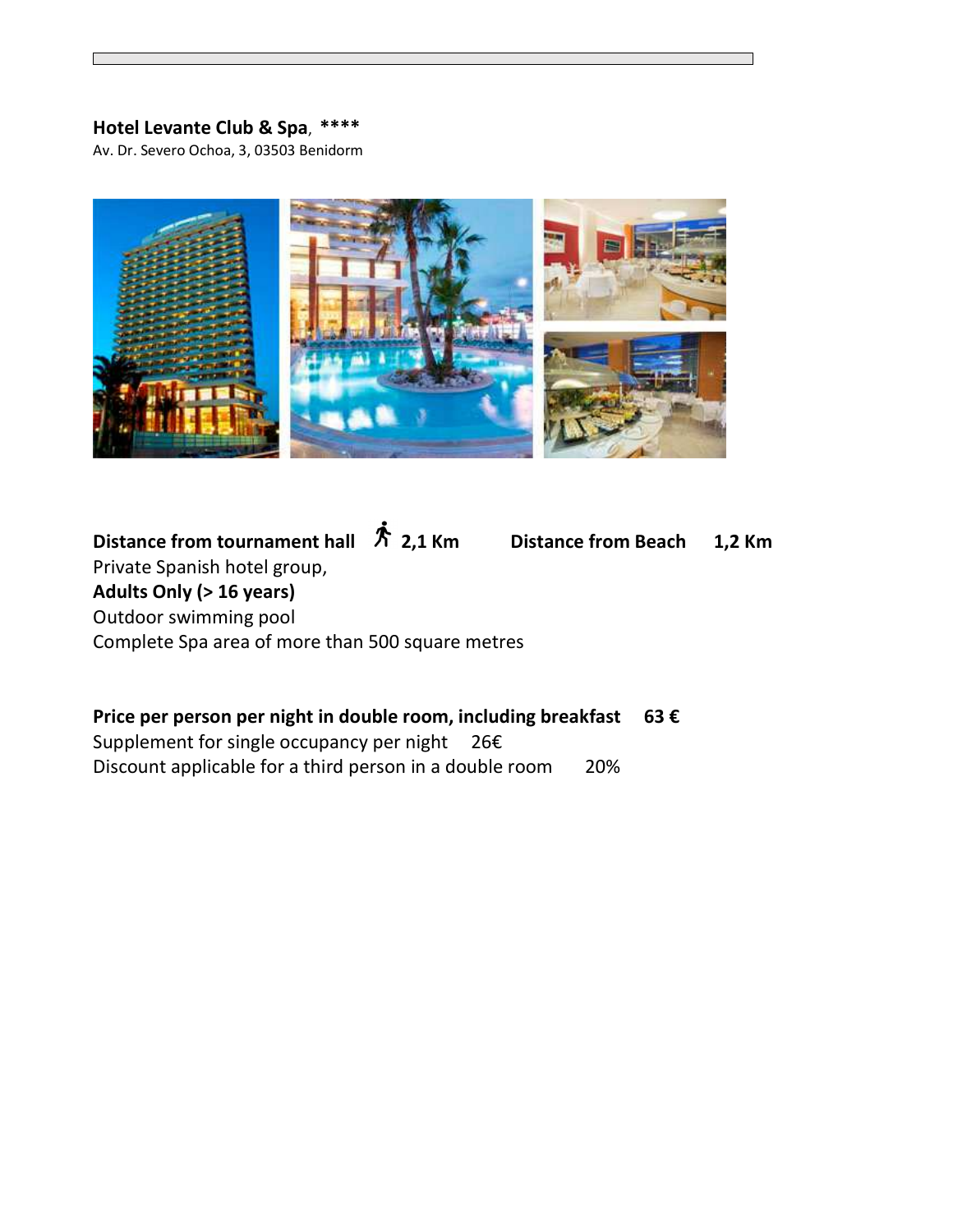### **Hotel Sol Pelicanos**, **\*\*\*\***

Calle Gerona 45, 03503 Benidorm



Distance from tournament hall  $\hat{\pi}$  2,2 Km Distance from Beach 300 meters Part of the Sol hotels international chain, centrally located. 5 Swimming pools (1 open air, 1 adults only, 1 hydromassage and 2 for children) Live music in the evenings

**Price per person per night in double room, including breakfast 58 €**  Supplement for single occupancy per night  $22 \epsilon$ Discount applicable for a third person in a double room 20%

Supplement for family room per night 22€ 1<sup>st</sup> child (2-11) in family room Free 2<sup>nd</sup> child (2-11) in family room 50%